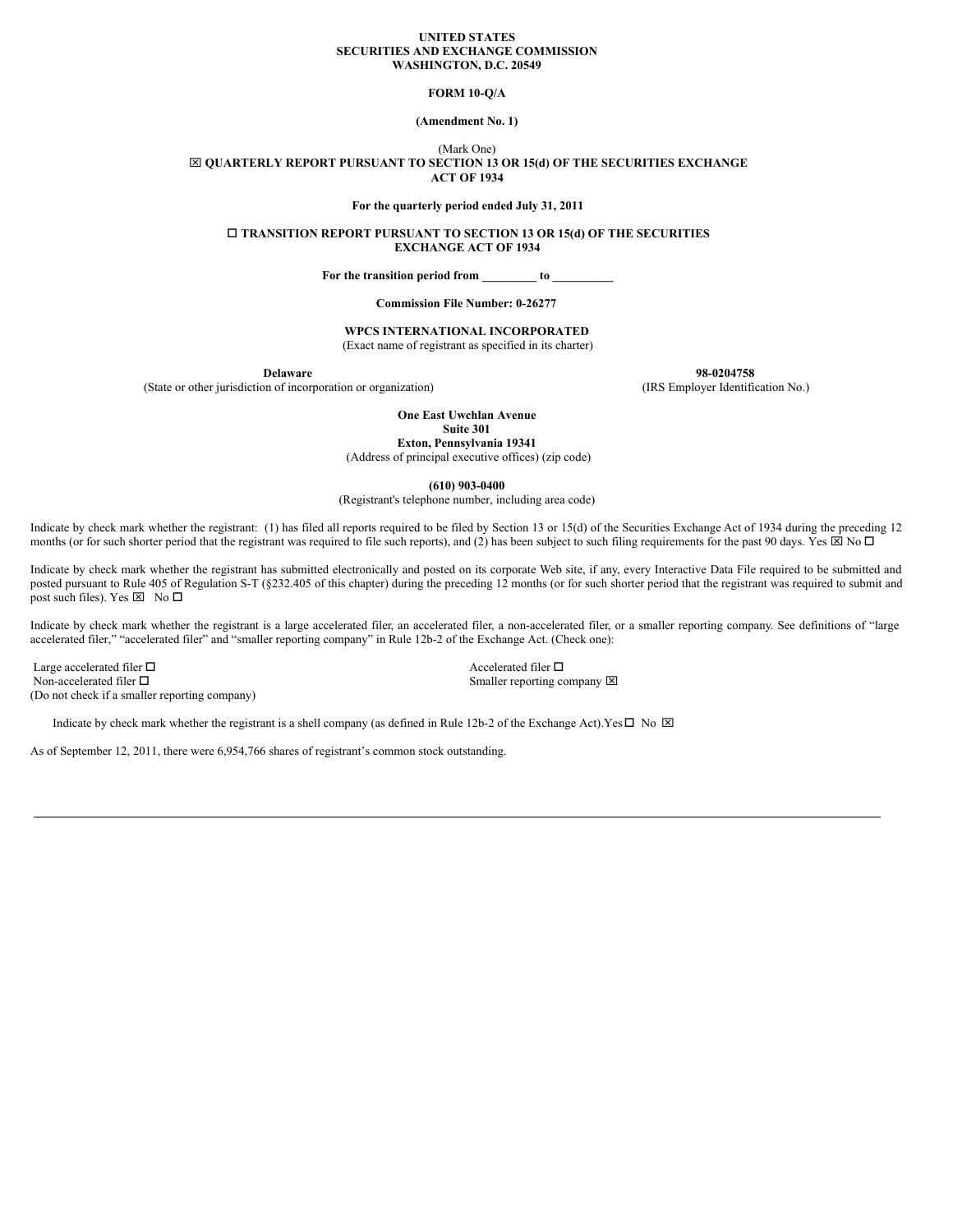## **EXPLANATORY NOTE**

On September 14, 2011, WPCS International Incorporated filed its Quarterly Report on Form 10-Q for the quarterly period ended July 31, 2011 (the "Original Report"). This Amendment No. 1 on Form 10-Q/A to the Original Report (this "Form 10-Q/A") is being filed solely for the purpose of furnishing Exhibit 101 to the Original Report, which contains the XBRL Interactive Data Files required by Rule 405 of Regulation S-T, by amending the Exhibit Index under Item 6 of Part II of the Original Report. As permitted by Rule 405(a)(2)(ii) of Regulation S-T, Exhibit 101 is required to be furnished by amendment within 30 days of the original filing date of the Original Report.

Except as described above, this Form 10-Q/A does not amend or update any information contained in the Original Report to reflect events occurring subsequent to the original filing date or otherwise.

| ITEM 6.        | <b>EXHIBITS</b>                                                                                                                                                                    |
|----------------|------------------------------------------------------------------------------------------------------------------------------------------------------------------------------------|
| 31.01          | Certification of Chief Executive Officer pursuant to Exchange Act Rules 13a-14(a) and 15d-14(a), as adopted pursuant to Section 302 of the Sarbanes-Oxley<br>Act of $2002+$        |
| 31.02          | Certification of Chief Financial Officer pursuant to Exchange Act Rules 13a-14(a) and 15d-14(a), as adopted pursuant to Section 302 of the Sarbanes-Oxley<br>Act of $2002+$        |
| 32.01          | Certifications of Chief Executive Officer and Chief Financial Officer pursuant to 18 U.S.C. Section 1350, as adopted pursuant to Section 906 of the<br>Sarbanes-Oxley Act of 2002† |
| 101 INS        | XBRL Instance Document*                                                                                                                                                            |
| 101 SCH        | XBRL Schema Document*                                                                                                                                                              |
| 101 CAL        | XBRL Calculation Linkbase Document*                                                                                                                                                |
| 101 LAB        | XBRL Labels Linkbase Document*                                                                                                                                                     |
| <b>101 PRE</b> | XBRL Presentation Linkbase Document*                                                                                                                                               |
| 101 DEF        | XBRL Definition Linkbase Document*                                                                                                                                                 |

<sup>†</sup> Previously filed

 $\mathcal{L}_\text{max}$  and  $\mathcal{L}_\text{max}$ 

<sup>\*</sup> The XBRL related information in Exhibit 101 shall not be deemed "filed" for purposes of Section 18 of the Securities Exchange Act of 1934, as amended, or otherwise subject to liability of that section and shall not be incorporated by reference into any filing or other document pursuant to the Securities Act of 1933, as amended, except as shall be expressly set forth by specific reference in such filing or document.

<sup>2</sup>